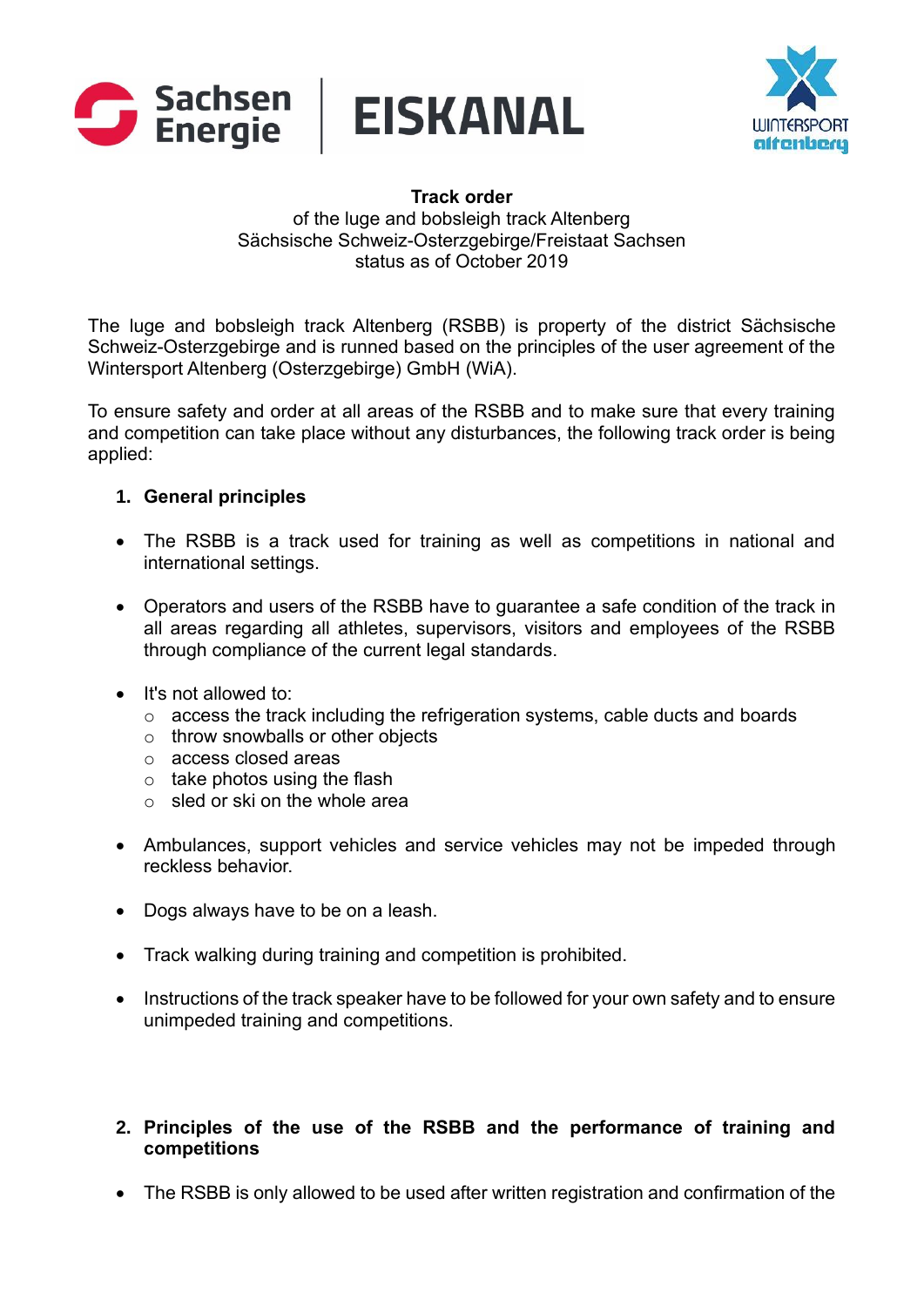WiA.

- Dates for training, competitions and events have to be agreed upon between the WiA and the sports club/federation/institution in time.
- Training and competitions are only allowed under the supervision of verified race directors, coaches and the team captains of the international teams.
- Before getting started they have to check the proper condition of the track and to get in contact with the track speaker afterwards. After that accessing the track will be allowed.
- Race directors, judges, coaches and international team captains have to perform the competition or training with respect to the current order of the BSD, FIL and IBSF.
- When using the track, the team captains, coaches, supervisors or event managers have to personally register themselves by the track speaker, who can be found in the finish house.
- The transport of all athletes and their sport equipment is offered during the iced track season. In summer after agreeing upon. Riding along the trailers is prohibited.
- When registering the team, the team captain or coach ensures that every athlete taking part at the training or competition is insured against accidents.
- The WiA ensures that the RSBB is in a safe condition, but the team captains, coaches and supervisors are responsible for the performance of the training and the safety of the athletes.
- Everybody using the track is doing so on his/her own risk. The WiA assumes no liability.
- Accessing the track is forbidden without spikes as well as when it's snowing. Access of bob and skeleton is possible via the luge men's start.
- Accessing the track is only allowed at the official start heights or coach platforms. During training sessions or competitions it's generally forbidden to access the track.
- The starting signal is an optic and acoustic signal (green light, acoustic sound) and the exclamation of the athlete's name at the respective start height by the track speaker.
- The start of an athlete is only allowed as soon as the former athlete left the track.
- Any changes at the track (start equipment, start heights) are only allowed after talking to the track speaker.
- If different start heights are being used, the race director, coach or supervisor is responsible for removing the used start equipment of the track for the following athletes. Furthermore, the coach or supervisor has to report to the track speaker that the required safety on the track is given.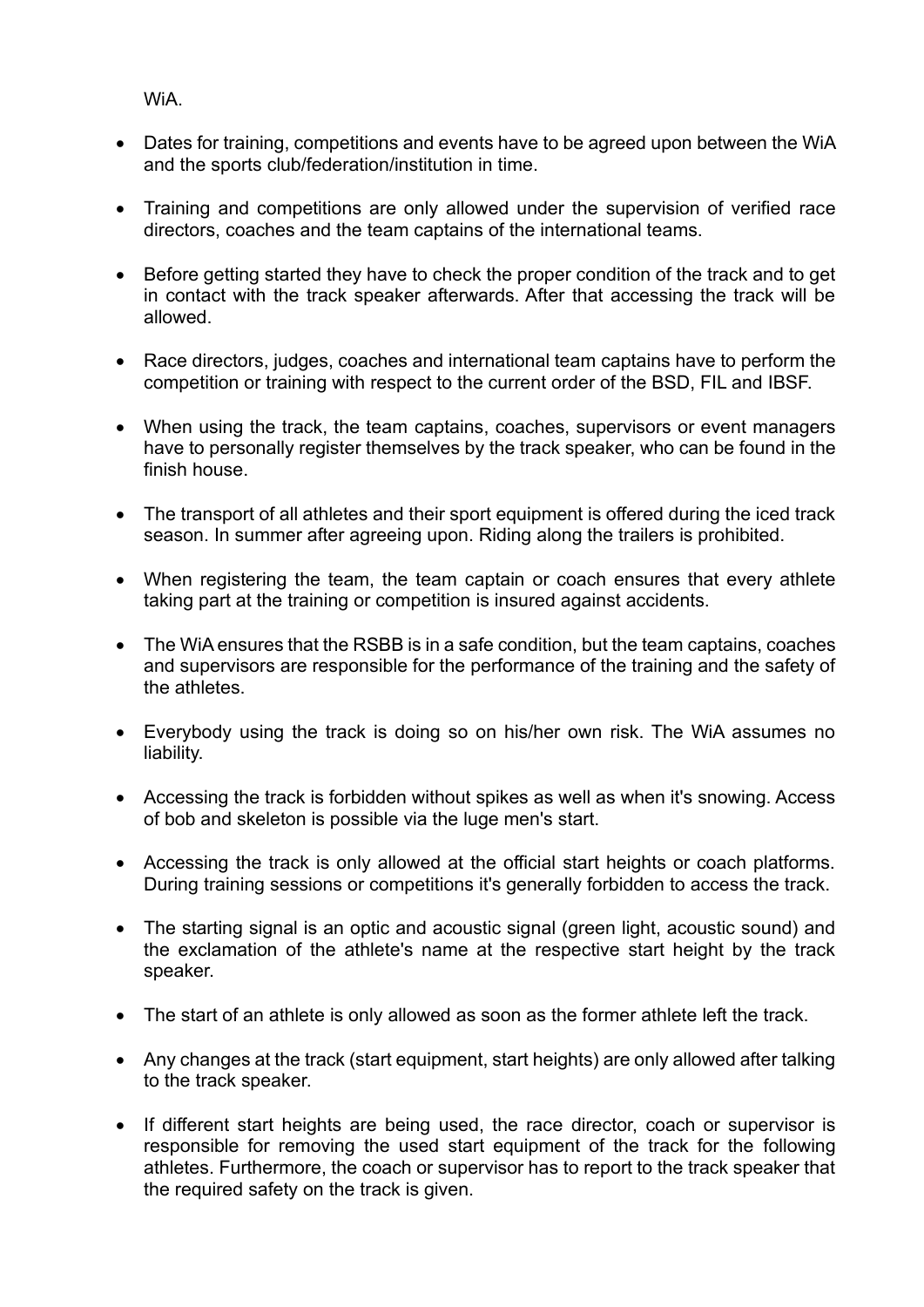- When hearing the acoustic start signal, athletes have to listen to the announcement of the track speaker and to follow his/her instructions.
- All facilities of the RSBB have to be left in a good condition after finishing the training or competition. In case of willful or negligent damage of the RSBB the user will be held responsible.
- After finishing the training or competition the user has to deregister him/herself by the track speaker.
- If there are any technical malfunctions at the facilities of the RSBB, the track speaker has to be informed immediately.
- Changes or interventions of external people are prohibited. The responsible leader of the track will take care of any given problems.
- The CEO of the WiA, the track coordinator and in case of competitions the race director are authorized to ensure the compliance of the order and safety at the RSBB area and have the right to stop the training or competition.

## **3. Parking and driving a car at the RSBB area**

- It's only allowed to drive with walking speed at the whole area.
- Only vehicles that transport athletes and their sport equipment have the permission to drive at the area of the RSBB. Every other driving is forbidden.
- It's not allowed to park at the marked areas in front of the building of the refrigeration system and at the entry to the ambulance.
- In case of competitions there are specific rules (parking tickets etc). Vehicles have to be parked at the provided parking spaces outside of the RSBB area. Only authorized vehicles are exceptions.

### **4. Final provisions**

- At the RSBB area the common legal provisions of occupational and fire protection and traffic regulations are valid.
- The immediate area around the building of the refrigeration system is not open for public visitors.
- In case of an acoustic siren sound all users, visitors and employees of the RSBB have to pay attention to the track speaker and to follow his/her instructions immediately.
- The WiA has the right of suspension in case of infringements.